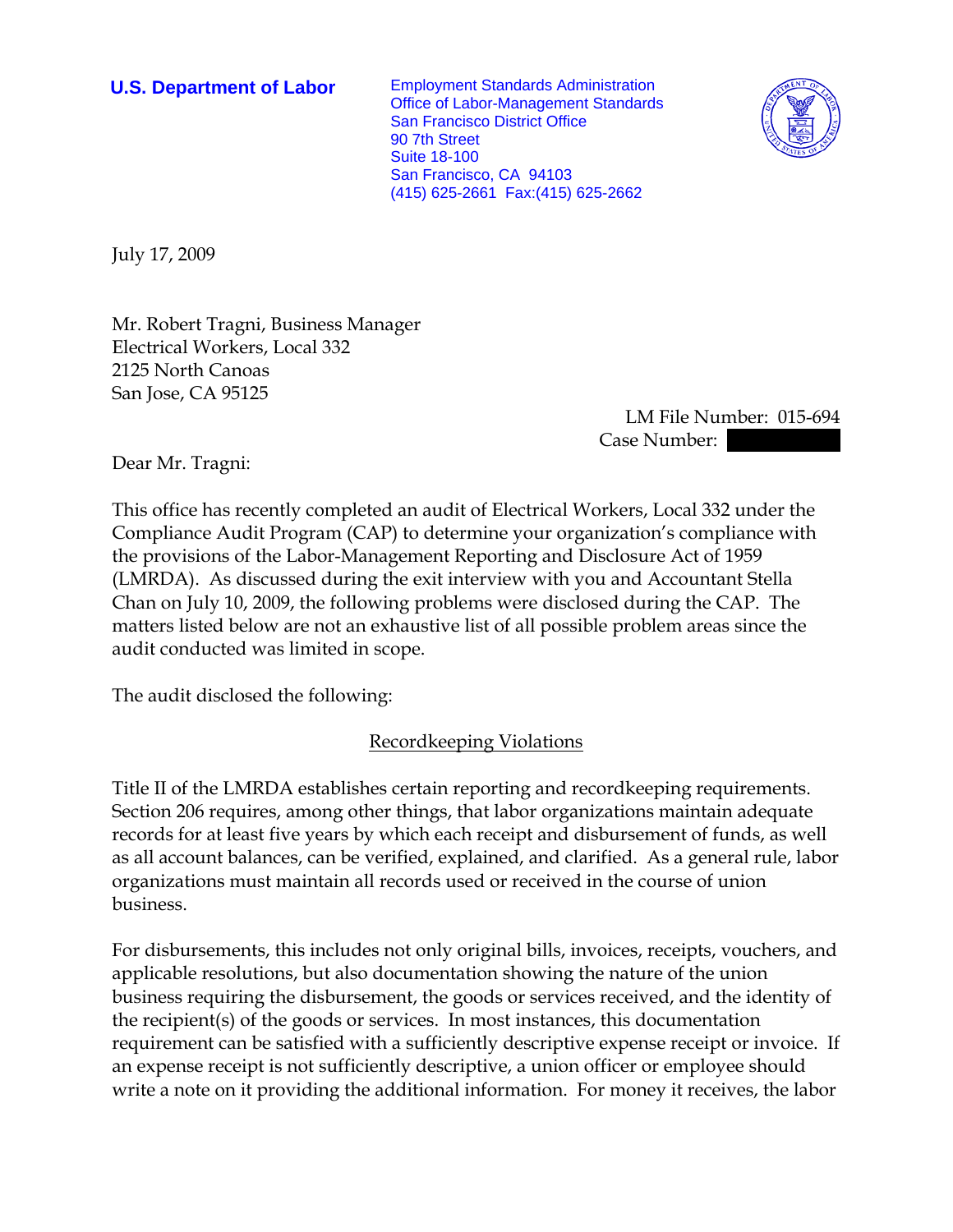organization must keep at least one record showing the date, amount, purpose, and source of that money. The labor organization must also retain bank records for all accounts.

The audit of Local 332's 2008 records revealed the following recordkeeping violation:

1. Disposition of Property

Local 332 did not maintain an inventory of hats, jackets, and other property it purchased, sold, or gave away. The union must report the value of any union property on hand at the beginning and end of each year in Item 28 of the LM-2. The union must retain an inventory or similar record of property on hand to verify, clarify, and explain the information that must be reported in Item 28.

The union must record in at least one record the date and amount received from each sale of union hats, jackets and other items.

Based on your assurance that Local 332 will retain adequate documentation in the future, OLMS will take no further enforcement action at this time regarding the above violation.

# Reporting Violations

The audit disclosed a violation of LMRDA Section 201(b), which requires labor organizations to file annual financial reports accurately disclosing their financial condition and operations. The Labor Organization Annual Report (Form LM-2) filed by Local 332 for fiscal year ending December 31, 2008, was deficient in the following areas:

1. Understated Receipts and Disbursements

The purpose of the Statement B is to report the flow of cash in and out of your organization during the reporting period. Internal records show that Local 332 received approximately five million dollars more than reported in Statement B and disbursed approximately five million dollars more than reported in Statement B. It appeared that part of the discrepancy in receipts and disbursements was related to "deferred dues". Additionally, receipts and disbursements into the Ladies Auxiliary Fund and Membership Assistance Fund were not reported on the LM-2.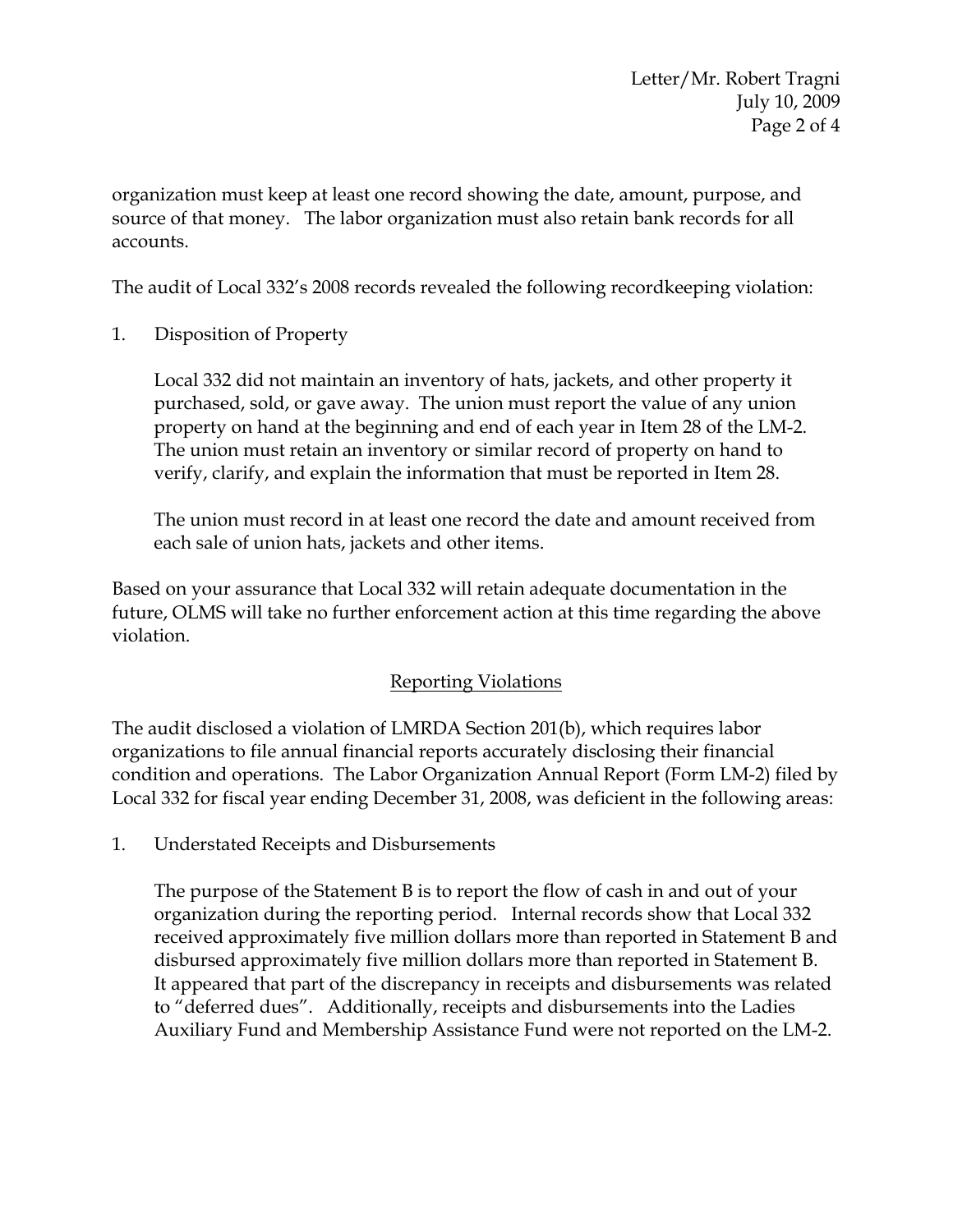Letter/Mr. Robert Tragni July 10, 2009 Page 3 of 4

### 2. Acquire/Dispose of Property

Item 15 [LM-2] (During the reporting period did your organization acquire or dispose of any assets in any manner other than by purchase or sale?) should have been answered, "Yes," because the union gave away merchandise totaling more than \$5,000 during the year. The union must identify the type and value of any property received or given away in the additional information section of the LM report along with the identity of the recipient(s) or donor(s) of such property. The union does not have to itemize every recipient of such giveaways by name. The union can describe the recipients by broad categories if appropriate such as "members" or "new retirees."

## 3. Sale of Supplies

Local 332 did not correctly report receipts from the sale of supplies or disbursements for supplies for resale. The audit revealed that during 2008, Local 332 disbursed at least \$8,700 for items that it re-sold to members, collecting receipts totaling at least \$9,500. The LM-2 instructions require that the union report receipts from the sale of supplies in Item 39 (Sale of Supplies) and disbursements for supplies for resale in Item 59 (Supplies for Resale). In addition, it must report the value of any supplies for resale on hand at the beginning and end of the year in Item 28 and Schedule 7 (Other Assets).

4. Failure to File Bylaws

The audit disclosed a violation of LMRDA Section 201(a), which requires that a union submit a copy of its revised constitution and bylaws with its LM report when it makes changes to its constitution or bylaws. Local 332 amended its constitution and bylaws in 2008, but did not file a copy with its LM report for that year. Local 332 has now filed a copy of its constitution and bylaws.

### 5. Investments

The book value of investments reported on Schedule 5 was \$417,816 higher than the cost reported for those investments. However, book value is the lower of cost or market value. Additionally, a two-year analysis of investments (cost basis) with Item 60 (purchase), Item 43 (sale), and show a discrepancy of \$45,334 for 2008.